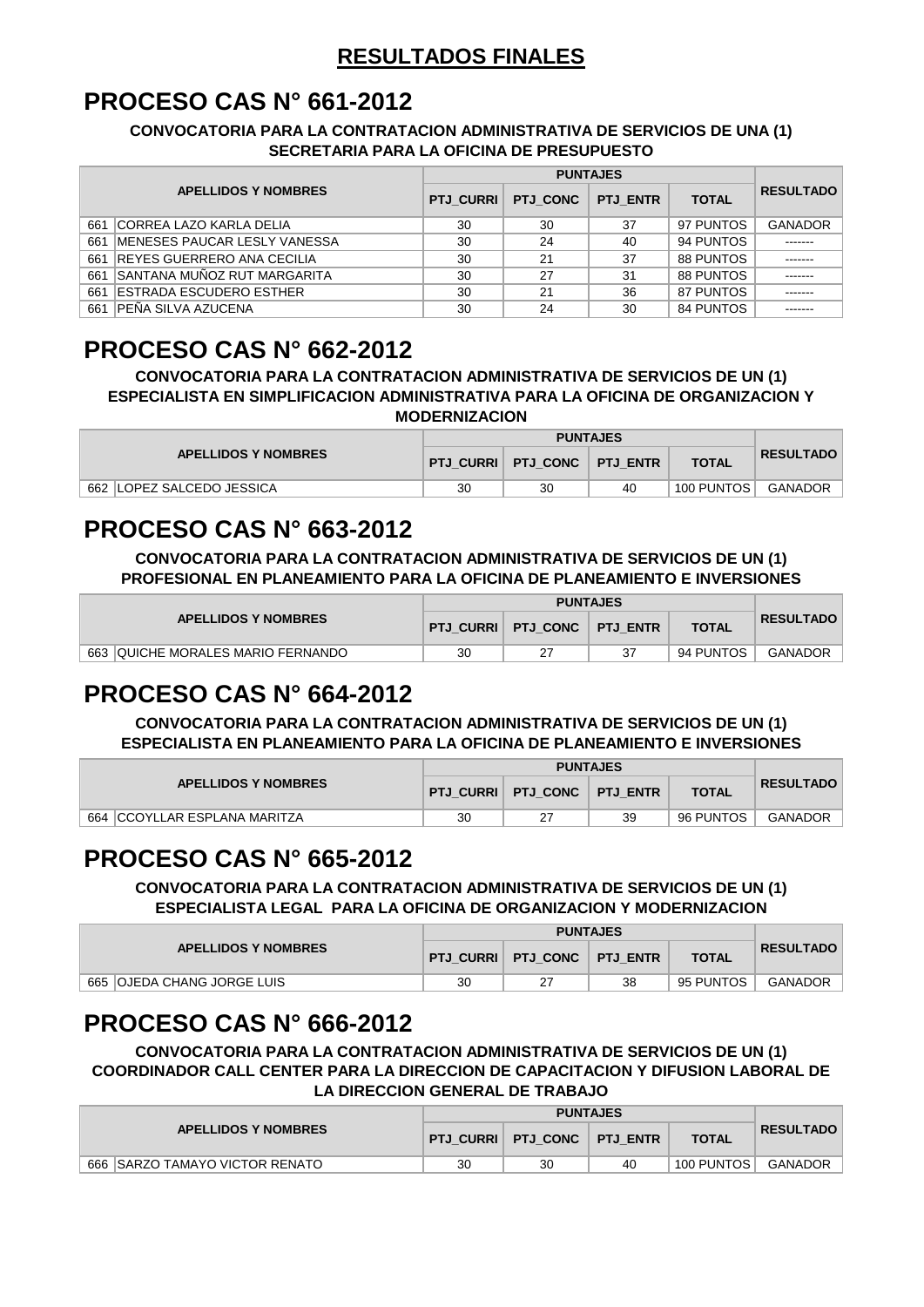## **PROCESO CAS N° 667-2012**

#### **CONVOCATORIA PARA LA CONTRATACION ADMINISTRATIVA DE SERVICIOS DE DIEZ (10) CONSULTORES CALL CENTER PARA LA DIRECCION DE CAPACITACION Y DIFUSION LABORAL DE LA DIRECCION GENERAL DE TRABAJO**

|     |                                      |                  | <b>PUNTAJES</b> |                 |                  |                  |  |  |
|-----|--------------------------------------|------------------|-----------------|-----------------|------------------|------------------|--|--|
|     | <b>APELLIDOS Y NOMBRES</b>           | <b>PTJ CURRI</b> | <b>PTJ CONC</b> | <b>PTJ ENTR</b> | <b>TOTAL</b>     | <b>RESULTADO</b> |  |  |
| 667 | <b>IMEDINA SAMAME ELIANA VANESSA</b> | 30               | 30              | 39              | 99 PUNTOS        | <b>GANADOR</b>   |  |  |
| 667 | <b>TORRES MENDOZA ANA CECILIA</b>    | 30               | 30              | 38              | 98 PUNTOS        | <b>GANADOR</b>   |  |  |
| 667 | IMENDOZA DE LA CRUZ WILFREDO JUVENAL | 30               | 30              | 34              | 94 PUNTOS        | <b>GANADOR</b>   |  |  |
| 667 | DAVILA ACOSTA FIORELLA LOURDES       | 30               | 30              | 33              | 93 PUNTOS        | <b>GANADOR</b>   |  |  |
| 667 | VERA YUPANQUI SANDY DEL CARMEN       | 30               | 30              | 33              | 93 PUNTOS        | <b>GANADOR</b>   |  |  |
| 667 | IMORI AGUINAGA MARCELA BIVIANA       | 30               | 30              | 31              | 91 PUNTOS        | <b>GANADOR</b>   |  |  |
| 667 | RAMIREZ CARDENAS GIOVANNA MARIA      | 30               | 21              | 40              | 91 PUNTOS        | <b>GANADOR</b>   |  |  |
| 667 | TELLO MORAN ROSMERY MARIA            | 30               | 30              | 31              | 91 PUNTOS        | <b>GANADOR</b>   |  |  |
| 667 | <b>JIMENEZ JUSTO ARNALDO OMAR</b>    | 30               | 24              | 36              | 90 PUNTOS        | <b>GANADOR</b>   |  |  |
| 667 | ICABALLERO TORRES JUAN SANTIAGO      | 30               | 27              | 21              | <b>78 PUNTOS</b> |                  |  |  |

# **PROCESO CAS N° 668-2012**

**CONVOCATORIA PARA LA CONTRATACION ADMINISTRATIVA DE SERVICIOS DE UN (1) ABOGADO COORDINADOR PARA LA DIRECCION DE PREVENCION Y SOLUCION DE CONFLICTOS**

|                                            |    | <b>PUNTAJES</b>                 |    |              |                  |  |
|--------------------------------------------|----|---------------------------------|----|--------------|------------------|--|
| <b>APELLIDOS Y NOMBRES</b>                 |    | PTJ CURRI   PTJ CONC   PTJ ENTR |    | <b>TOTAL</b> | <b>RESULTADO</b> |  |
| , 668 ∣PEÑALOZA CONTRERAS FRANCISCO JAVIER | 30 |                                 | 33 | 90 PUNTOS    | <b>GANADOR</b>   |  |

#### **PROCESO CAS N° 669-2012**

**CONVOCATORIA PARA LA CONTRATACION ADMINISTRATIVA DE SERVICIOS DE UN (1) ESPECIALISTA ADMINISTRATIVO PARA LA DIRECCION DE PREVENCION Y SOLUCION DE CONFLICTOS**

| <b>APELLIDOS Y NOMBRES</b>          |    | <b>PUNTAJES</b>                    |    |              |                  |  |  |
|-------------------------------------|----|------------------------------------|----|--------------|------------------|--|--|
|                                     |    | <b>PTJ CURRI PTJ CONC PTJ ENTR</b> |    | <b>TOTAL</b> | <b>RESULTADO</b> |  |  |
| 669<br>ICHAVEZ RIOS EDITH JACKELINE | 30 | 30                                 | 32 | 92 PUNTOS    | <b>GANADOR</b>   |  |  |

## **PROCESO CAS N° 670-2012**

**CONVOCATORIA PARA LA CONTRATACION ADMINISTRATIVA DE SERVICIOS DE UN (1) ABOGADO COORDINADOR PARA LA SUB DIRECCION DE REGISTROS GENERALES**

| <b>APELLIDOS Y NOMBRES</b>  |    | <b>PUNTAJES</b>                    |  |              |                  |  |  |
|-----------------------------|----|------------------------------------|--|--------------|------------------|--|--|
|                             |    | <b>PTJ CURRI PTJ CONC PTJ ENTR</b> |  | <b>TOTAL</b> | <b>RESULTADO</b> |  |  |
| 670 IMATEO QUISPE ELIZABETH | 30 | 30                                 |  | 97 PUNTOS    | GANADOR          |  |  |

#### **PROCESO CAS N° 671-2012**

**CONVOCATORIA PARA LA CONTRATACION ADMINISTRATIVA DE SERVICIOS DE UN (1) ABOGADO COORDINADOR PARA LA SUB DIRECCION DE REGISTROS GENERALES**

|                                                    |    | <b>PUNTAJES</b>                 |  |              |                  |  |  |
|----------------------------------------------------|----|---------------------------------|--|--------------|------------------|--|--|
| <b>APELLIDOS Y NOMBRES</b>                         |    | PTJ CURRI   PTJ CONC   PTJ ENTR |  | <b>TOTAL</b> | <b>RESULTADO</b> |  |  |
| 671<br><b>IESPINOZA ATACAHUA GEOVANNA PATRICIA</b> | 30 | 30                              |  | 97 PUNTOS    | GANADOR          |  |  |

## **PROCESO CAS N° 672-2012**

**CONVOCATORIA PARA LA CONTRATACION ADMINISTRATIVA DE SERVICIOS DE DOS (2) ESPECIALISTAS JURIDICOS PARA LA SUB DIRECCION DE REGISTROS GENERALES**

| <b>APELLIDOS Y NOMBRES</b>           |    | PTJ CURRI   PTJ CONC | <b>PTJ ENTR</b> | <b>TOTAL</b> | <b>RESULTADO</b> |
|--------------------------------------|----|----------------------|-----------------|--------------|------------------|
| 672 PAREDES MEDINA EDGAR             | 30 | 30                   | 36              | 96 PUNTOS    | <b>GANADOR</b>   |
| 672 FERNANDEZ MEDRANO LAURA VICTORIA | 30 | 30                   | 32              | 92 PUNTOS    | GANADOR          |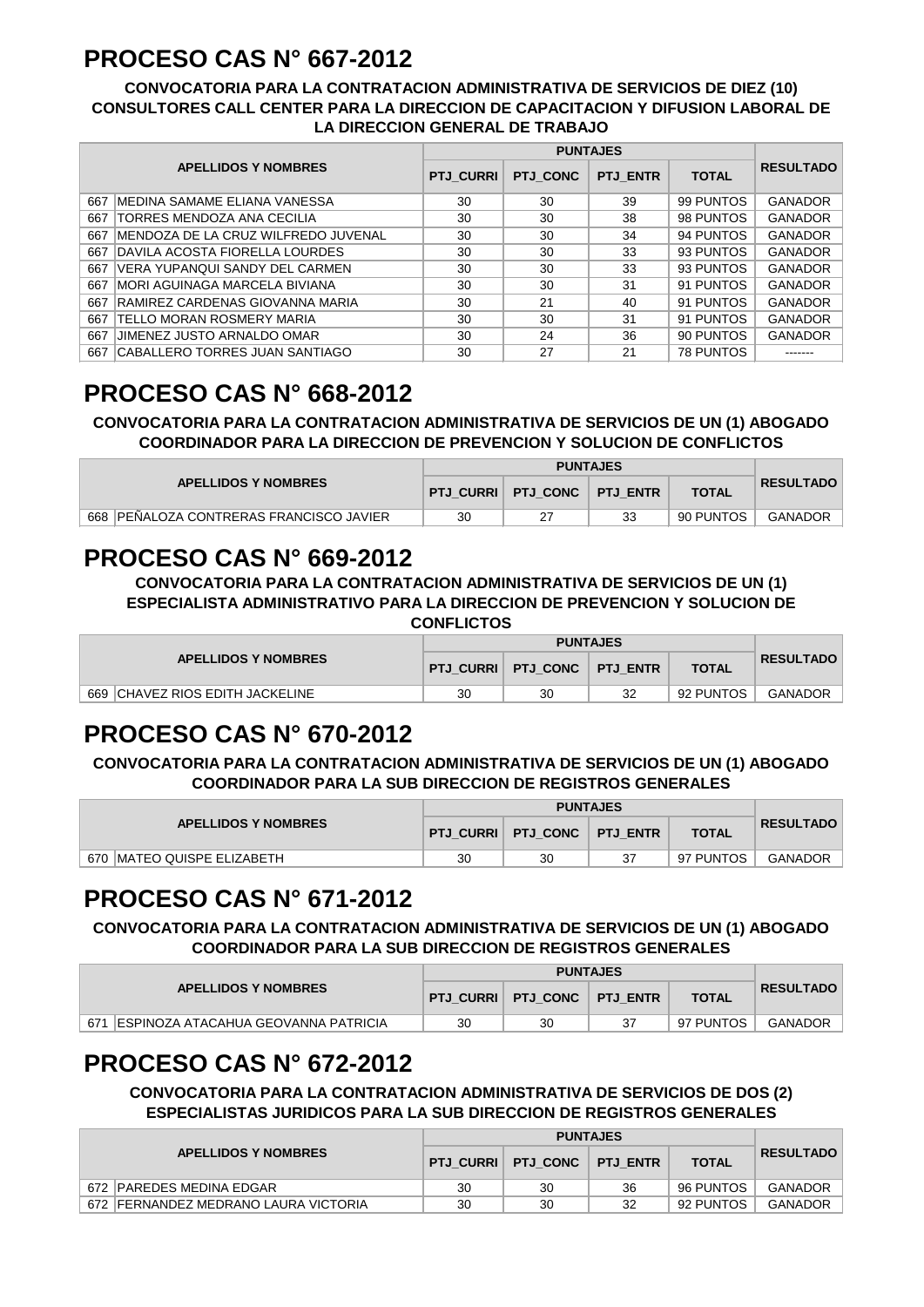## **PROCESO CAS N° 673-2012**

#### **CONVOCATORIA PARA LA CONTRATACION ADMINISTRATIVA DE SERVICIOS DE DOS (2) ESPECIALISTAS JURIDICOS PARA LA SUB DIRECCION DE REGISTROS GENERALES**

|  |                                       |    | <b>PUNTAJES</b>      |                 |              |                  |  |  |
|--|---------------------------------------|----|----------------------|-----------------|--------------|------------------|--|--|
|  | <b>APELLIDOS Y NOMBRES</b>            |    | PTJ CURRI   PTJ CONC | <b>PTJ ENTR</b> | <b>TOTAL</b> | <b>RESULTADO</b> |  |  |
|  | 673 IMENDOZA URREGO LILIAM            | 30 | 30                   | 32              | 92 PUNTOS    | GANADOR          |  |  |
|  | 673 VASQUEZ BABILONIA MARIA DEL PILAR | 30 | 27                   | 34              | 91 PUNTOS    | GANADOR          |  |  |
|  | 673 SALVADOR ESPINOZA HEIDY GIULIANA  | 30 | 21                   | 30              | 81 PUNTOS    | -------          |  |  |

## **PROCESO CAS N° 674-2012**

#### **CONVOCATORIA PARA LA CONTRATACION ADMINISTRATIVA DE SERVICIOS DE UN (1) ESPECIALISTA JURIDICO PARA LA SUB DIRECCION DE REGISTROS GENERALES**

| <b>APELLIDOS Y NOMBRES</b>       |    | <b>PUNTAJES</b>                 |    |              |                  |  |  |
|----------------------------------|----|---------------------------------|----|--------------|------------------|--|--|
|                                  |    | PTJ CURRI   PTJ CONC   PTJ ENTR |    | <b>TOTAL</b> | <b>RESULTADO</b> |  |  |
| 674 SALVADOR NICHO PAMELA LIZETT | 30 | 30                              | 36 | 96 PUNTOS    | <b>GANADOR</b>   |  |  |

## **PROCESO CAS N° 675-2012**

**CONVOCATORIA PARA LA CONTRATACION ADMINISTRATIVA DE SERVICIOS DE UN (1) ESPECIALISTA JURIDICO PARA LA SUB DIRECCION DE REGISTROS GENERALES**

|                                   |    | <b>PUNTAJES</b>                 |    |              |                  |  |  |
|-----------------------------------|----|---------------------------------|----|--------------|------------------|--|--|
| <b>APELLIDOS Y NOMBRES</b>        |    | PTJ CURRI   PTJ CONC   PTJ ENTR |    | <b>TOTAL</b> | <b>RESULTADO</b> |  |  |
| 675 ILEVANO CASTILLO LUCIA ESTHER | 30 | 30                              | 35 | 95 PUNTOS    | GANADOR          |  |  |

## **PROCESO CAS N° 676-2012**

**CONVOCATORIA PARA LA CONTRATACION ADMINISTRATIVA DE SERVICIOS DE UN (1) ASESOR EN INTERVENCION SOCIAL PARA LA DIRECCION DE PROMOCION Y PROTECCION DE LOS DERECHOS FUNDAMENTALES Y DE LA SEGURIDAD Y DE LA SALUD EN EL TRABAJO**

| <b>APELLIDOS Y NOMBRES</b>    |    | PTJ CURRI   PTJ CONC   PTJ ENTR |    | <b>TOTAL</b> | <b>RESULTADO</b> |
|-------------------------------|----|---------------------------------|----|--------------|------------------|
| 676   ROMERO SANTOS ANA MARIA | 30 | 24                              | 40 | 94 PUNTOS    | <b>GANADOR</b>   |

## **PROCESO CAS N° 677-2012**

**CONVOCATORIA PARA LA CONTRATACION ADMINISTRATIVA DE SERVICIOS DE UN (1) ASESOR EN DERECHOS FUNDAMENTALES PARA LA DIRECCION DE PROMOCION Y PROTECCION DE LOS DERECHOS FUNDAMENTALES Y DE LA SEGURIDAD Y SALUD EN EL TRABAJO**

|                                       |    | <b>PUNTAJES</b>      |                 |              |                  |  |  |
|---------------------------------------|----|----------------------|-----------------|--------------|------------------|--|--|
| <b>APELLIDOS Y NOMBRES</b>            |    | PTJ CURRI   PTJ CONC | <b>PTJ ENTR</b> | <b>TOTAL</b> | <b>RESULTADO</b> |  |  |
| 677<br>ACUÑA MONTALVO PATRICIA ISABEL | 30 | 24                   | 38              | 92 PUNTOS    | <b>GANADOR</b>   |  |  |

#### **PROCESO CAS N° 678-2012**

**CONVOCATORIA PARA LA CONTRATACION ADMINISTRATIVA DE SERVICIOS DE UN (1) ESPECIALISTA EN SALUD Y SEGURIDAD EN EL TRABAJO PARA LA SUB DIRECCION DE PROMOCION Y PROTECCION DE LOS DERECHOS FUNDAMENTALES Y DE LA SEGURIDAD Y SALUD EN EL TRABAJO**

| <b>APELLIDOS Y NOMBRES</b>          |    | PTJ CURRI   PTJ CONC   PTJ ENTR |    | <b>TOTAL</b> | <b>RESULTADO</b> |
|-------------------------------------|----|---------------------------------|----|--------------|------------------|
| 678 VILLALOBOS MEZZIC DENNIS YSALAS | 30 |                                 | 35 | 92 PUNTOS    | <b>GANADOR</b>   |
| 678 AGAPITO CHAVESTA WALTER         | 30 | 24                              | 19 | 73 PUNTOS    | -------          |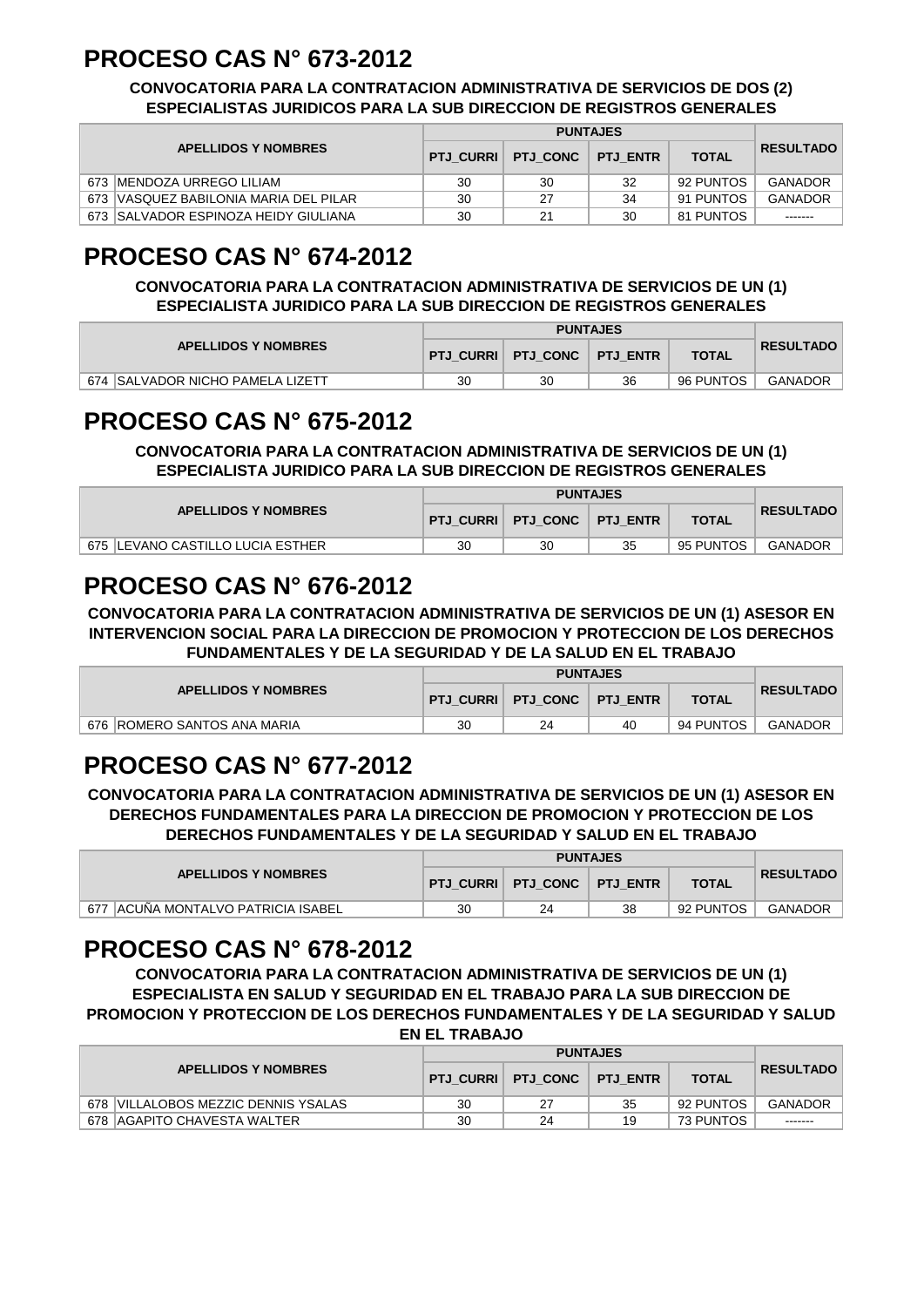## **PROCESO CAS N° 679-2012**

**CONVOCATORIA PARA LA CONTRATACION ADMINISTRATIVA DE SERVICIOS DE UN (1) ESPECIALISTA EN GESTION PUBLICA PARA LA DIRECCION DE PROMOCION Y PROTECCION DE LOS DERECHOS FUNDAMENTALES Y DE LA SEGURIDAD Y SALUD EN EL TRABAJO**

|                                       |    | <b>PUNTAJES</b>                 |  |              |                  |  |  |
|---------------------------------------|----|---------------------------------|--|--------------|------------------|--|--|
| <b>APELLIDOS Y NOMBRES</b>            |    | PTJ_CURRI   PTJ_CONC   PTJ_ENTR |  | <b>TOTAL</b> | <b>RESULTADO</b> |  |  |
| 679<br><b>IURQUIZO AYMA ANA MARIA</b> | 30 | 24                              |  | 91 PUNTOS    | <b>GANADOR</b>   |  |  |

## **PROCESO CAS N° 680-2012**

**CONVOCATORIA PARA LA CONTRATACION ADMINISTRATIVA DE SERVICIOS DE UN (1) ESPECIALISTA EN DERECHO LABORAL PARA LA DIRECCION DE PROMOCION Y PROTECCION DE LOS DERECHOS FUNDAMENTALES Y DE LA SEGURIDAD Y SALUD EN EL TRABAJO**

| <b>APELLIDOS Y NOMBRES</b>        |    | <b>PTJ CURRI PTJ CONC PTJ ENTR</b> |    | <b>TOTAL</b> | <b>RESULTADO</b> |
|-----------------------------------|----|------------------------------------|----|--------------|------------------|
| 680 HUAROTO PALOMINO JOSE ALBERTO | 30 |                                    | 39 | 96 PUNTOS    | GANADOR          |

## **PROCESO CAS N° 681-2012**

**CONVOCATORIA PARA LA CONTRATACION ADMINISTRATIVA DE SERVICIOS DE UN (1) ESPECIALISTA EN DERECHO PROCESAL LABORAL PARA LA SUB DIRECCION DE PROMOCION Y PROTECCION DE LOS DERECHOS FUNDAMENTALES Y DE LA SEGURIDAD Y SALUD EN ELTRABAJO**

| <b>APELLIDOS Y NOMBRES</b>       |    | PTJ_CURRI   PTJ_CONC   PTJ_ENTR |    | <b>TOTAL</b> | <b>RESULTADO</b> |
|----------------------------------|----|---------------------------------|----|--------------|------------------|
| 681<br>MERMA ABAD GERSON WILLIAM | 30 |                                 | 39 | 90 PUNTOS    | <b>GANADOR</b>   |

## **PROCESO CAS N° 682-2012**

**CONVOCATORIA PARA LA CONTRATACION ADMINISTRATIVA DE SERVICIOS DE UN (1) ASESOR LEGAL PARA LA DIRECCION DE INSPECCION DEL TRABAJO**

|                                    |    | <b>PUNTAJES</b>                    |    |              |                  |  |  |
|------------------------------------|----|------------------------------------|----|--------------|------------------|--|--|
| <b>APELLIDOS Y NOMBRES</b>         |    | <b>PTJ CURRI PTJ CONC PTJ ENTR</b> |    | <b>TOTAL</b> | <b>RESULTADO</b> |  |  |
| 682<br>VILLA ZAMBRANO MARIA ELIANA | 30 |                                    | 40 | 97 PUNTOS    | <b>GANADOR</b>   |  |  |

## **PROCESO CAS N° 683-2012**

**CONVOCATORIA PARA LA CONTRATACION ADMINISTRATIVA DE SERVICIOS DE OCHO (8) ESPECIALISTAS LEGALES PARA LA DIRECCION DE INSPECCION DEL TRABAJO**

|     |                                     |                  | <b>PUNTAJES</b> |                 |              |                  |
|-----|-------------------------------------|------------------|-----------------|-----------------|--------------|------------------|
|     | <b>APELLIDOS Y NOMBRES</b>          | <b>PTJ CURRI</b> | PTJ CONC        | <b>PTJ ENTR</b> | <b>TOTAL</b> | <b>RESULTADO</b> |
|     | 683 ARROYO PEREZ JAIME DANIEL       | 30               | 27              | 36              | 93 PUNTOS    | <b>GANADOR</b>   |
|     | 683 RODRIGUEZ FLOREANO LUPITA       | 30               | 27              | 36              | 93 PUNTOS    | <b>GANADOR</b>   |
|     | 683 BERMEJO CASTILLO RONALD EDUARDO | 30               | 27              | 35              | 92 PUNTOS    | <b>GANADOR</b>   |
|     | 683 CASTRO MORI ROXANA              | 30               | 24              | 36              | 90 PUNTOS    | <b>GANADOR</b>   |
|     | 683 ENRIQUEZ DUEÑAS CRETA           | 30               | 27              | 33              | 90 PUNTOS    | <b>GANADOR</b>   |
| 683 | <b>TEJADA CUEVA ESTHER DORALIZ</b>  | 30               | 21              | <b>NSP</b>      | $- - -$      | $- - -$          |

## **PROCESO CAS N° 684-2012**

**CONVOCATORIA PARA LA CONTRATACION ADMINISTRATIVA DE SERVICIOS DE UN (1) ESPECIALISTA EN ESTADISTICA Y PRESUPUESTO PARA LA DIRECCION DE INSPECCION DEL** 

**TRABAJO**

|                                       |    | <b>PUNTAJES</b>      |                 |              |                  |  |  |
|---------------------------------------|----|----------------------|-----------------|--------------|------------------|--|--|
| <b>APELLIDOS Y NOMBRES</b>            |    | PTJ CURRI   PTJ CONC | <b>PTJ ENTR</b> | <b>TOTAL</b> | <b>RESULTADO</b> |  |  |
| CHUMBIPUMA MACAZANA BETTY FLOR<br>684 | 30 | 30                   | 35              | 95 PUNTOS    | GANADOR          |  |  |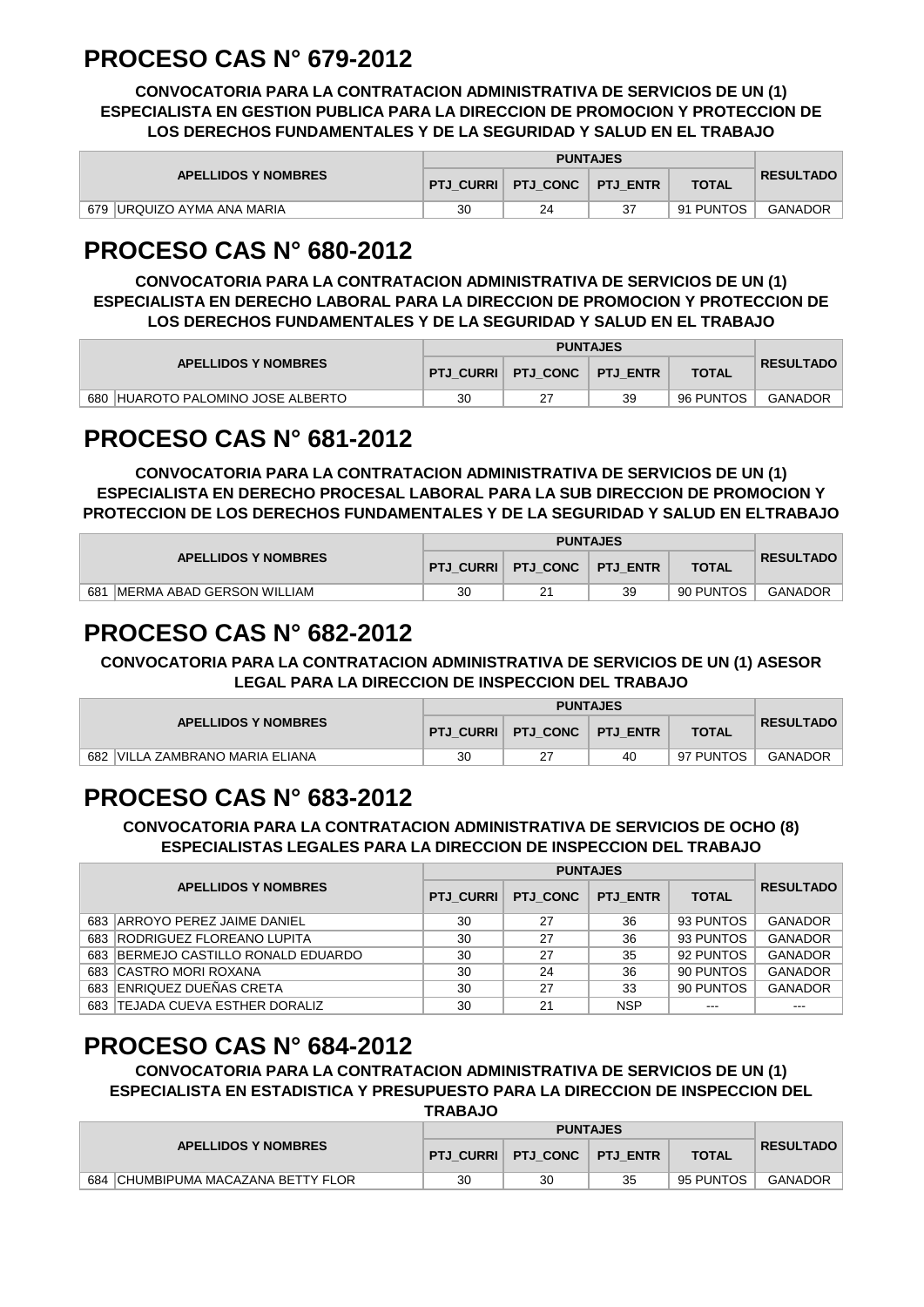## **PROCESO CAS N° 685-2012**

**CONVOCATORIA PARA LA CONTRATACION ADMINISTRATIVA DE SERVICIOS DE UN (1) ANALISTA DE SISTEMAS PARA LA DIRECCION DE INSPECCION DEL TRABAJO**

| <b>APELLIDOS Y NOMBRES</b>         | <b>PTJ CURRI</b> | PTJ CONC PTJ ENTR |    | <b>TOTAL</b> | <b>RESULTADO</b> |
|------------------------------------|------------------|-------------------|----|--------------|------------------|
| 685<br>i  ALAGON MARTINEZ WUILLIAN | 30               | 21                | 39 | 90 PUNTOS    | <b>GANADOR</b>   |

## **PROCESO CAS N° 686-2012**

#### **CONVOCATORIA PARA LA CONTRATACION ADMINISTRATIVA DE SERVICIOS DE UN (1) PROGRAMADOR DE INSPECCIONES PARA LA DIRECCION DE INSPECCION DEL TRABAJO**

| <b>APELLIDOS Y NOMBRES</b>                  |    | <b>PTJ CURRI PTJ CONC FTJ ENTR</b> |  | <b>TOTAL</b> | <b>RESULTADO</b> |
|---------------------------------------------|----|------------------------------------|--|--------------|------------------|
| <b>IDURAND FLORES JESSICA AMPARO</b><br>686 | 30 | 23                                 |  | 90 PUNTOS    | <b>GANADOR</b>   |

## **PROCESO CAS N° 687-2012**

**CONVOCATORIA PARA LA CONTRATACION ADMINISTRATIVA DE SERVICIOS DE UN (1) PROFESIONAL EN ADMINISTRACION I PARA LA DIRECCION DE INSPECCION DEL TRABAJO**

| <b>APELLIDOS Y NOMBRES</b>             |    | <b>PTJ CURRI PTJ CONC PTJ ENTR</b> |  | <b>TOTAL</b> | <b>RESULTADO</b> |
|----------------------------------------|----|------------------------------------|--|--------------|------------------|
| <b>CORDOVA APARICIO ADRIANA</b><br>687 | 30 | 30                                 |  | 97 PUNTOS    | GANADOR          |

# **PROCESO CAS N° 688-2012**

**CONVOCATORIA PARA LA CONTRATACION ADMINISTRATIVA DE SERVICIOS DE UN (1) PROFESIONAL EN ADMINISTRACION II PARA LA DIRECCION DE INSPECCION DEL TRABAJO**

| <b>APELLIDOS Y NOMBRES</b>            |    | PTJ CURRI   PTJ CONC | <b>PTJ ENTR</b> | <b>TOTAL</b> | <b>RESULTADO</b> |
|---------------------------------------|----|----------------------|-----------------|--------------|------------------|
| 688 ESQUERRE HUALLPA CECILIA VERONICA | 30 | 30                   | 38              | 98 PUNTOS    | GANADOR          |

## **PROCESO CAS N° 689-2012**

**CONVOCATORIA PARA LA CONTRATACION ADMINISTRATIVA DE SERVICIOS DE UN (1) ESPECIALISTA LEGAL COORDINADOR PARA LA PRIMERA SUB DIRECCION DE INSPECCION DEL TRABAJO**

|                                               |    |                      | <b>PUNTAJES</b> |              |                  |
|-----------------------------------------------|----|----------------------|-----------------|--------------|------------------|
| <b>APELLIDOS Y NOMBRES</b>                    |    | PTJ CURRI   PTJ CONC | <b>PTJ ENTR</b> | <b>TOTAL</b> | <b>RESULTADO</b> |
| <b>IBERDIALES RAMIREZ OSCAR DANIEL</b><br>689 | 30 |                      | 36              | 93 PUNTOS    | <b>GANADOR</b>   |

#### **PROCESO CAS N° 691-2012**

**CONVOCATORIA PARA LA CONTRATACION ADMINISTRATIVA DE SERVICIOS DE UN (1) ESPECIALISTA LEGAL COORDINADOR PARA LA TERCERA SUB DIRECCION DE INSPECCION DEL** 

| <b>TRABAJO</b>                      |    |                                 |                 |              |                  |  |  |  |
|-------------------------------------|----|---------------------------------|-----------------|--------------|------------------|--|--|--|
|                                     |    |                                 |                 |              |                  |  |  |  |
| <b>APELLIDOS Y NOMBRES</b>          |    | PTJ CURRI   PTJ CONC   PTJ ENTR |                 | <b>TOTAL</b> | <b>RESULTADO</b> |  |  |  |
| 691<br>TAMAYO OLIVAS SALLY VERONICA | 30 | 30                              | 36              | 96 PUNTOS    | <b>GANADOR</b>   |  |  |  |
|                                     |    |                                 | <b>PUNTAJES</b> |              |                  |  |  |  |

## **PROCESO CAS N° 692-2012**

**CONVOCATORIA PARA LA CONTRATACION ADMINISTRATIVA DE SERVICIOS DE UN (1) ESPECIALISTA LEGAL PARA LA TERCERA SUB DIRECCION DE INSPECCION DEL TRABAJO**

|  |                                 | <b>PUNTAJES</b> |                                 |    |              |                  |  |
|--|---------------------------------|-----------------|---------------------------------|----|--------------|------------------|--|
|  | <b>APELLIDOS Y NOMBRES</b>      |                 | PTJ CURRI   PTJ CONC   PTJ ENTR |    | <b>TOTAL</b> | <b>RESULTADO</b> |  |
|  | 692 KOJACHI PEREZ KAREN LIZBETH | 30              | 26                              | 39 | 95 PUNTOS    | <b>GANADOR</b>   |  |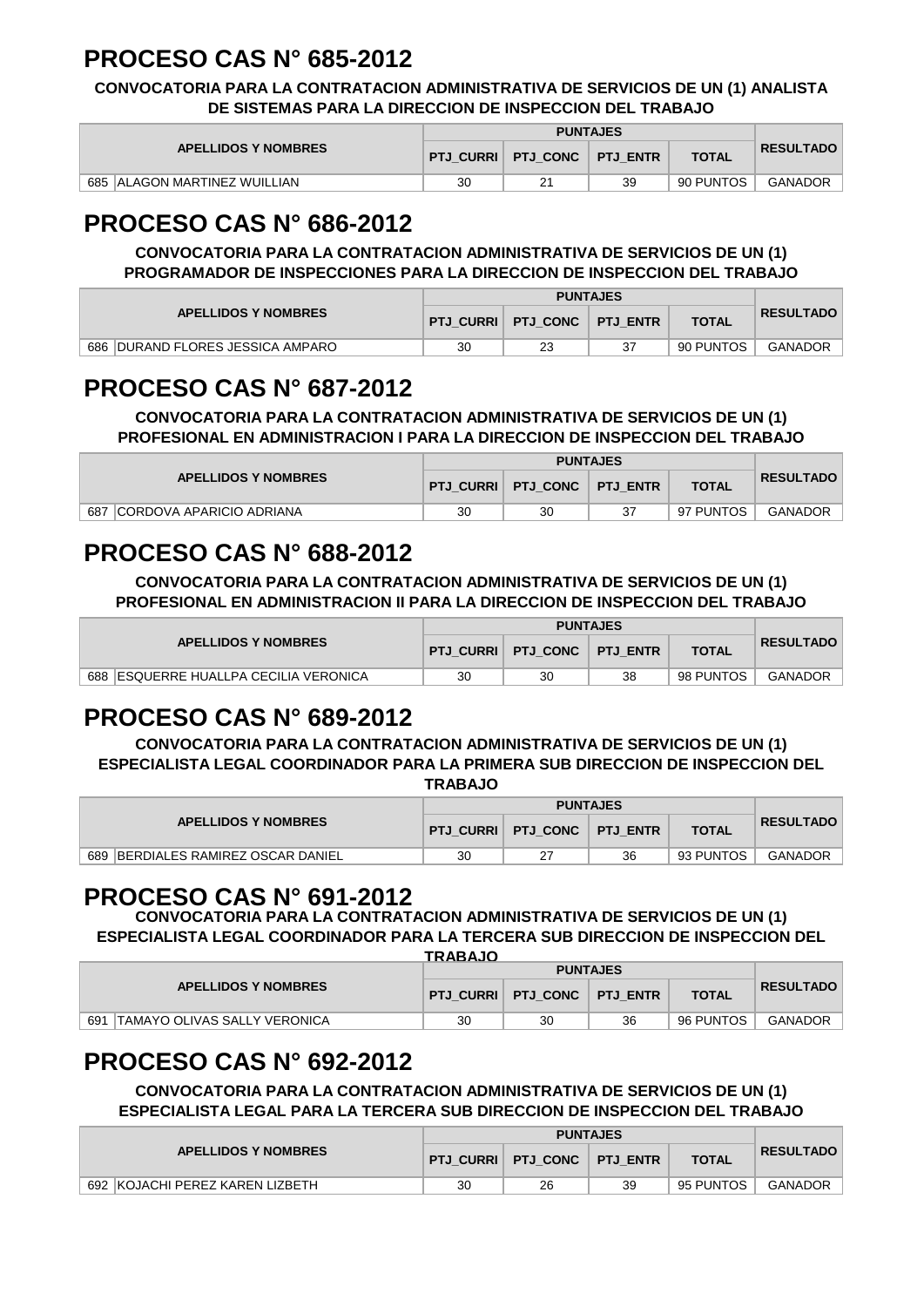## **PROCESO CAS N° 693-2012**

**CONVOCATORIA PARA LA CONTRATACION ADMINISTRATIVA DE SERVICIOS DE UN (1) PROFESIONAL EN ADMINISTRACION PARA LA TERCERA SUB DIRECCION DE INSPECCION DEL** 

**TRABAJO**

|                                      | .  |                                 |    |              |                  |
|--------------------------------------|----|---------------------------------|----|--------------|------------------|
|                                      |    |                                 |    |              |                  |
| <b>APELLIDOS Y NOMBRES</b>           |    | PTJ CURRI   PTJ CONC   PTJ ENTR |    | <b>TOTAL</b> | <b>RESULTADO</b> |
| 693 TARAZONA PRINCIPE JHONATAN JAMES | 30 | 26                              | 38 | 94 PUNTOS    | <b>GANADOR</b>   |

## **PROCESO CAS N° 694-2012**

#### **CONVOCATORIA PARA LA CONTRATACION ADMINISTRATIVA DE SERVICIOS DE UN (1) ESPECIALISTA LEGAL COORDINADOR PARA LA CUARTA SUB DIRECCION DE INSPECCION DEL**

**TRABAJO**

|                                              |    |                                    | <b>PUNTAJES</b> |              |                  |
|----------------------------------------------|----|------------------------------------|-----------------|--------------|------------------|
| <b>APELLIDOS Y NOMBRES</b>                   |    | <b>PTJ CURRI PTJ CONC PTJ ENTR</b> |                 | <b>TOTAL</b> | <b>RESULTADO</b> |
| 694<br>COLQUICHAGUA TUMIALAN MARIN ALEJANDRO | 30 | 30                                 | 38              | 98 PUNTOS    | <b>GANADOR</b>   |

## **PROCESO CAS N° 696-2012**

#### **CONVOCATORIA PARA LA CONTRATACION ADMINISTRATIVA DE SERVICIOS DE UN (1) ESPECIALISTA LEGAL COORDINADOR PARA LA QUINTA SUB DIRECCION DE INSPECCION DEL TRABAJO**

|                                     |    | <b>PUNTAJES</b>      |                 |              |                  |  |  |
|-------------------------------------|----|----------------------|-----------------|--------------|------------------|--|--|
| <b>APELLIDOS Y NOMBRES</b>          |    | PTJ CURRI   PTJ CONC | <b>PTJ ENTR</b> | <b>TOTAL</b> | <b>RESULTADO</b> |  |  |
| IMENDOZA QUIROZ ERIKA MAGALI<br>696 | 30 | 30                   |                 | 97 PUNTOS    | <b>GANADOR</b>   |  |  |

## **PROCESO CAS N° 698-2012**

**CONVOCATORIA PARA LA CONTRATACION ADMINISTRATIVA DE SERVICIOS DE UN (1) PROFESIONAL EN ADMINISTRACION PARA LA QUINTA SUB DIRECCION DE INSPECCION DEL TRABAJO**

| <b>APELLIDOS Y NOMBRES</b> |    |                                 |    |              |                  |
|----------------------------|----|---------------------------------|----|--------------|------------------|
|                            |    | PTJ CURRI   PTJ CONC   PTJ ENTR |    | <b>TOTAL</b> | <b>RESULTADO</b> |
| 698 RAZO BLAS DEYSI ERIKA  | 30 | 24                              | 37 | 91 PUNTOS    | <b>GANADOR</b>   |

# **PROCESO CAS N° 699-2012**

**CONVOCATORIA PARA LA CONTRATACION ADMINISTRATIVA DE SERVICIOS DE UN (1) ASESOR ECONOMICO PARA LA DIRECCION DE PROMOCION DEL EMPLEO Y CAPACITACION LABORAL**

| <b>APELLIDOS Y NOMBRES</b>       |    | PTJ CURRI   PTJ CONC   PTJ ENTR |    | <b>TOTAL</b> | <b>RESULTADO</b> |
|----------------------------------|----|---------------------------------|----|--------------|------------------|
| 699<br>I IPARI CAPA AYDEE YOVANA | 30 | 30                              | 33 | 93 PUNTOS    | GANADOR          |

## **PROCESO CAS N° 700-2012**

**CONVOCATORIA PARA LA CONTRATACION ADMINISTRATIVA DE SERVICIOS DE UN (1) COORDINADOR ADMINISTRATIVO PARA LA DIRECCION DE PROMOCION DEL EMPLEO Y CAPACITACION LABORAL**

| <b>APELLIDOS Y NOMBRES</b> |    |                                    |    |              |                  |
|----------------------------|----|------------------------------------|----|--------------|------------------|
|                            |    | <b>PTJ CURRI PTJ CONC PTJ ENTR</b> |    | <b>TOTAL</b> | <b>RESULTADO</b> |
| 700   LLERENA QUISPE CLYDE | 30 | 30                                 | 35 | 95 PUNTOS    | <b>GANADOR</b>   |

## **PROCESO CAS N° 701-2012**

**CONVOCATORIA PARA LA CONTRATACION ADMINISTRATIVA DE SERVICIOS DE UN (1) ANALISTA ECONOMICO PARA LA DIRECCION DE PROMOCION DEL EMPLEO Y CAPACITACION LABORAL**

| <b>APELLIDOS Y NOMBRES</b>                     |    |                      |                 |              |                  |
|------------------------------------------------|----|----------------------|-----------------|--------------|------------------|
|                                                |    | PTJ CURRI   PTJ CONC | <b>PTJ ENTR</b> | <b>TOTAL</b> | <b>RESULTADO</b> |
| <b>PALACIOS MAURICIO CARLOS EDUARDO</b><br>701 | 30 | 24                   | 36              | 90 PUNTOS    | GANADOR          |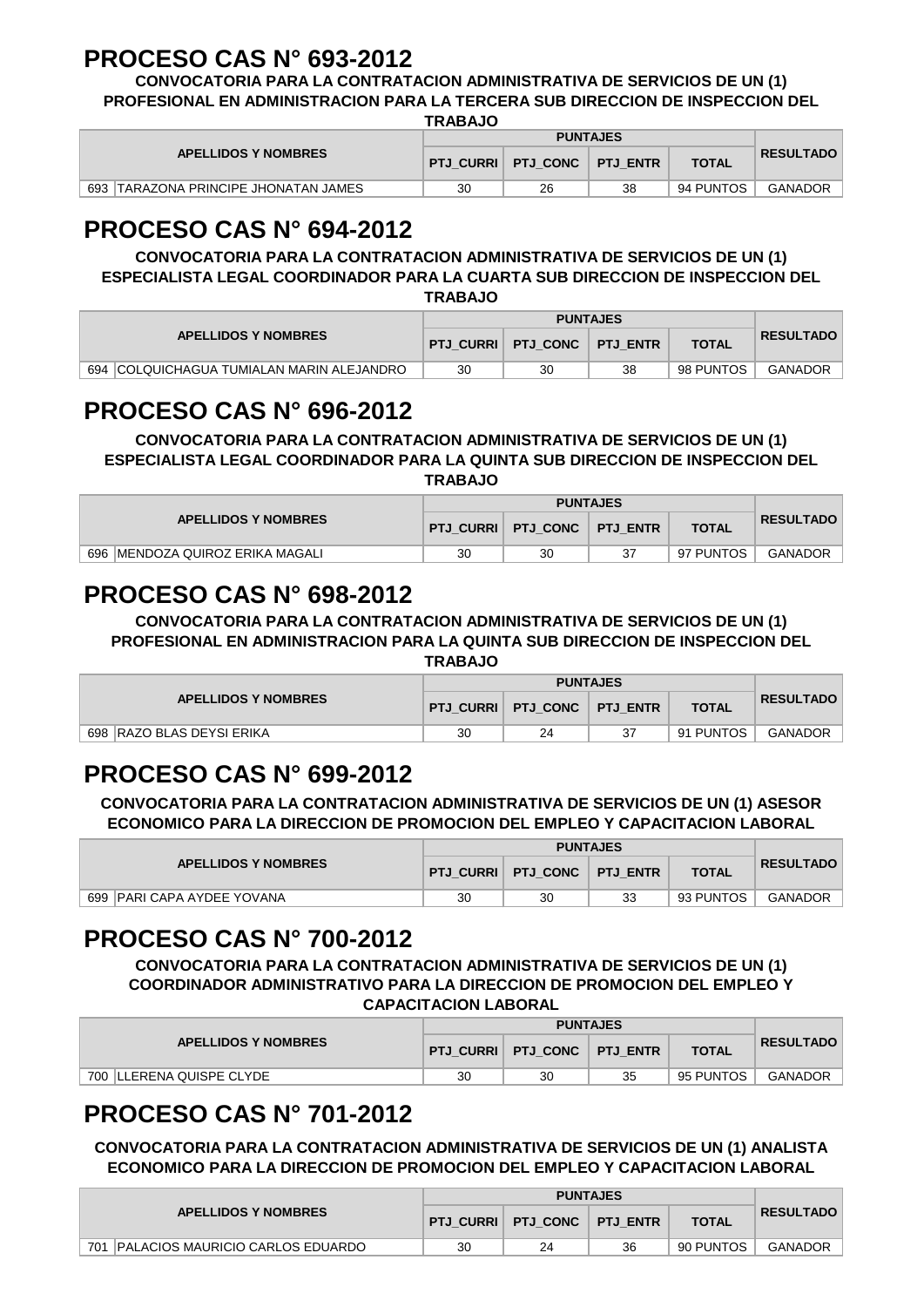#### **PROCESO CAS N° 702-2012**

**CONVOCATORIA PARA LA CONTRATACION ADMINISTRATIVA DE SERVICIOS DE UN (1) RESPONSABLE DE LOS SERVICIOS DE LA BOLSA DE TRABAJO PARA LA DIRECCION DE PROMOCION DEL EMPLEO Y CAPACITACION LABORAL**

| <b>APELLIDOS Y NOMBRES</b>     |    | PTJ CURRI   PTJ CONC   PTJ ENTR |    | <b>TOTAL</b> | <b>RESULTADO</b> |
|--------------------------------|----|---------------------------------|----|--------------|------------------|
| 702 PARCO LANDEO VLADIMIR AXEL | 30 | 30                              | 30 | 90 PUNTOS    | <b>GANADOR</b>   |

## **PROCESO CAS N° 703-2012**

**CONVOCATORIA PARA LA CONTRATACION ADMINISTRATIVA DE SERVICIOS DE UN (1) ESPECIALISTA EN INTERMEDIACION LABORAL DE LA SEDE LIMA NORTE PARA LA DIRECCION DE PROMOCION DEL EMPLEO Y CAPACITACION LABORAL**

| <b>APELLIDOS Y NOMBRES</b>     | <b>PTJ CURRI</b> | PTJ CONC FTJ ENTR | <b>TOTAL</b> | <b>RESULTADO</b> |
|--------------------------------|------------------|-------------------|--------------|------------------|
| 703 ISARAVIA ARIAS ANA CECILIA | 30               | 30                | 91 PUNTOS    | GANADOR          |

#### **PROCESO CAS N° 704-2012**

**CONVOCATORIA PARA LA CONTRATACION ADMINISTRATIVA DE SERVICIOS DE UN (1) ESPECIALISTA EN INTERMEDIACION LABORAL DE LA SEDE LIMA ESTE PARA LA DIRECCION DE PROMOCION DEL EMPLEO Y CAPACITACION LABORAL**

| <b>APELLIDOS Y NOMBRES</b>        |    | $\mid$ PTJ CURRI $\mid$ PTJ CONC $\mid$ $\mid$ | <b>PTJ ENTR</b> | <b>TOTAL</b> | <b>RESULTADO</b> |
|-----------------------------------|----|------------------------------------------------|-----------------|--------------|------------------|
| 704   AVILES LOPEZ YINA MARGARITA | 30 | 30                                             | 30              | 90 PUNTOS    | GANADOR          |

## **PROCESO CAS N° 705-2012**

**CONVOCATORIA PARA LA CONTRATACION ADMINISTRATIVA DE SERVICIOS DE UN (1) COORDINADOR DE LOS SERVICIOS DE EMPLEO PARA LA DIRECCION DE PROMOCION DEL EMPLEO Y CAPACITACION LABORAL**

| <b>APELLIDOS Y NOMBRES</b>                     |    | PTJ CURRI   PTJ CONC | <b>PTJ ENTR</b> | <b>TOTAL</b> | <b>RESULTADO</b> |
|------------------------------------------------|----|----------------------|-----------------|--------------|------------------|
| 705<br><b>JADRIANZEN HERNANI MANUEL ERASMO</b> | 30 |                      | 34              | 91 PUNTOS    | <b>GANADOR</b>   |

#### **PROCESO CAS N° 706-2012**

**CONVOCATORIA PARA LA CONTRATACION ADMINISTRATIVA DE SERVICIOS DE UN (1) ESPECIALISTA EN EVALUACION Y ORIENTACION OCUPACIONAL PARA LA DIRECCION DE PROMOCION DEL EMPLEO Y CAPACITACION LABORAL**

| <b>APELLIDOS Y NOMBRES</b>    |    |                                    |    |              |                  |
|-------------------------------|----|------------------------------------|----|--------------|------------------|
|                               |    | <b>PTJ CURRI PTJ CONC PTJ ENTR</b> |    | <b>TOTAL</b> | <b>RESULTADO</b> |
| 706 SIERRA ACUÑA MIGUEL ANGEL | 30 | 30                                 | 32 | 92 PUNTOS    | GANADOR          |

## **PROCESO CAS N° 707-2012**

**CONVOCATORIA PARA LA CONTRATACION ADMINISTRATIVA DE SERVICIOS DE UN (1) ESPECIALISTA DEL SERVICIO DE CERTIFICADO UNICO LABORAL PARA LA DIRECCION DE PROMOCION DEL EMPLEO Y CAPACITACION LABORAL**

| <b>APELLIDOS Y NOMBRES</b>          |    |                      |                 |              |                  |
|-------------------------------------|----|----------------------|-----------------|--------------|------------------|
|                                     |    | PTJ CURRI   PTJ CONC | <b>PTJ ENTR</b> | <b>TOTAL</b> | <b>RESULTADO</b> |
| 707<br>HIDALGO GAMOMAL CARLA JUDITH | 30 | 24                   | 36              | 90 PUNTOS    | <b>GANADOR</b>   |

# **PROCESO CAS N° 708-2012**

**CONVOCATORIA PARA LA CONTRATACION ADMINISTRATIVA DE SERVICIOS DE UN (1) ESPECIALISTA EN INTERMEDIACION LABORAL PARA LA DIRECCION DE PROMOCION DEL EMPLEO**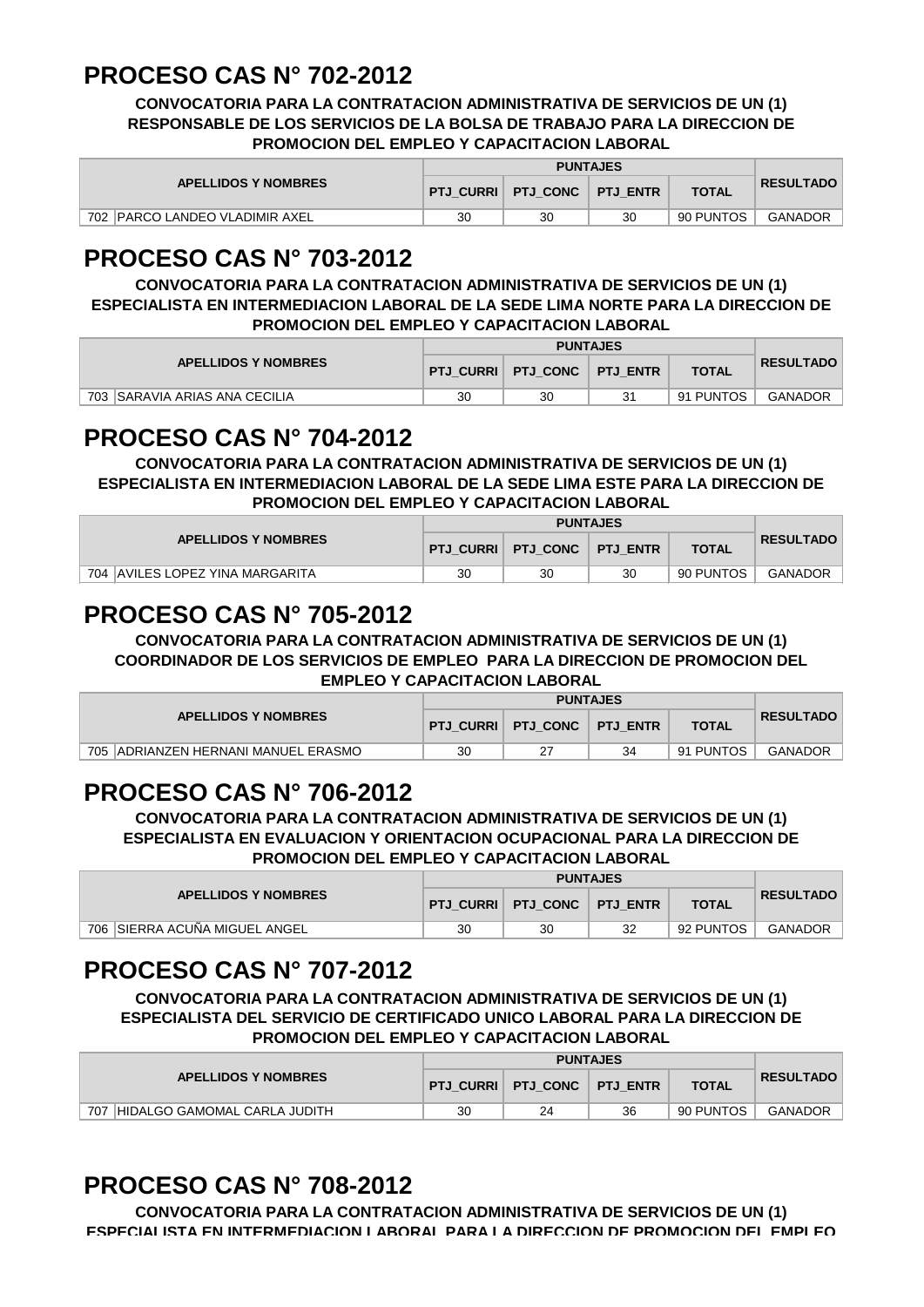| Y CAPACITACION LABORAL |
|------------------------|
|                        |

| <b>APELLIDOS Y NOMBRES</b>       |    |                      |          |              |                  |
|----------------------------------|----|----------------------|----------|--------------|------------------|
|                                  |    | PTJ CURRI   PTJ CONC | PTJ ENTR | <b>TOTAL</b> | <b>RESULTADO</b> |
| 708<br>. IPEREZ ARAUJO SILVA LUZ | 30 | 30                   | 34       | 94 PUNTOS    | <b>GANADOR</b>   |

## **PROCESO CAS N° 709-2012**

**CONVOCATORIA PARA LA CONTRATACION ADMINISTRATIVA DE SERVICIOS DE UN (1) ESPECIALISTA EN INTERMEDIACION LABORAL DE LA SEDE LIMA NORTE PARA LA DIRECCION DE PROMOCION DEL EMPLEO Y CAPACITACION LABORAL**

| <b>APELLIDOS Y NOMBRES</b>            |    | PTJ_CURRI   PTJ_CONC   PTJ_ENTR | <b>TOTAL</b> | <b>RESULTADO</b> |
|---------------------------------------|----|---------------------------------|--------------|------------------|
| 709<br>BERMEO RODRIGUEZ SALYUT IVETTE | 30 | 30                              | 91 PUNTOS    | <b>GANADOR</b>   |

#### **PROCESO CAS N° 710-2012**

**CONVOCATORIA PARA LA CONTRATACION ADMINISTRATIVA DE SERVICIOS DE UN (1) ESPECIALISTA DE LA BOLSA DE INTERMEDIACION PARA LA DIRECCION DE PROMOCION DEL EMPLEO Y CAPACITACION LABORAL**

| <b>APELLIDOS Y NOMBRES</b>        |    | <b>PTJ CURRI PTJ CONC PTJ ENTR</b> |    | <b>TOTAL</b> | <b>RESULTADO</b> |
|-----------------------------------|----|------------------------------------|----|--------------|------------------|
| 710 VALQUI ZABALA ARNALDO OSWALDO | 30 | 30                                 | 38 | 98 PUNTOS    | GANADOR          |

## **PROCESO CAS N° 711-2012**

**CONVOCATORIA PARA LA CONTRATACION ADMINISTRATIVA DE SERVICIOS DE UN (1) ESPECIALISTA EN PROMOCION DEL EMPLEO PARA PERSONAS CON DISCAPACIDAD PARA LA DIRECCION DE PROMOCION DEL EMPLEO Y CAPACITACION LABORAL**

| <b>APELLIDOS Y NOMBRES</b>     |    | PTJ CURRI   PTJ CONC   PTJ ENTR |    | <b>TOTAL</b> | <b>RESULTADO</b> |
|--------------------------------|----|---------------------------------|----|--------------|------------------|
| 711<br>ICALDERON HUAMAN MARUJA | 30 | 27                              | 40 | 97 PUNTOS    | GANADOR          |

#### **PROCESO CAS N° 712-2012**

**CONVOCATORIA PARA LA CONTRATACION ADMINISTRATIVA DE SERVICIOS DE UN (1) ESPECIALISTA EN TALLERES DE EMPLEABILIDAD PARA LA DIRECCION DE PROMOCION DEL EMPLEO Y CAPACITACION LABORAL**

| <b>APELLIDOS Y NOMBRES</b> |    | PTJ CURRI   PTJ CONC   PTJ ENTR | <b>TOTAL</b> | <b>RESULTADO</b> |
|----------------------------|----|---------------------------------|--------------|------------------|
| 712 IVARGAS BALINA PABLO   | 30 |                                 | 94 PUNTOS    | GANADOR          |

#### **PROCESO CAS N° 713-2012**

**CONVOCATORIA PARA LA CONTRATACION ADMINISTRATIVA DE SERVICIOS DE UN (1) RESPONSABLE DEL AREA DE INTERMEDIACION LABORAL PARA LA DIRECCION DE PROMOCION DEL EMPLEO Y CAPACITACION LABORAL**

| <b>APELLIDOS Y NOMBRES</b>        |    | PTJ CURRI   PTJ CONC | <b>PTJ ENTR</b> | <b>TOTAL</b> | <b>RESULTADO</b> |
|-----------------------------------|----|----------------------|-----------------|--------------|------------------|
| 713 ARBULU ASALDE PABLO ALEJANDRO | 30 |                      | 40              | 97 PUNTOS    | <b>GANADOR</b>   |

## **PROCESO CAS N° 714-2012**

**CONVOCATORIA PARA LA CONTRATACION ADMINISTRATIVA DE SERVICIOS DE UN (1) ABOGADO COORDINADOR PARA LA SUB DIRECCION DE REGISTROS ADMINISTRATIVOS Y DE FORMACION PROFESIONAL Y CAPACITACION LABORAL**

| <b>APELLIDOS Y NOMBRES</b> |    | PTJ CURRI   PTJ CONC   PTJ ENTR |    | <b>TOTAL</b> | <b>RESULTADO</b> |
|----------------------------|----|---------------------------------|----|--------------|------------------|
| 714 VIDAL MORI PAUL EDISON | 30 | 26                              | 37 | 93 PUNTOS    | <b>GANADOR</b>   |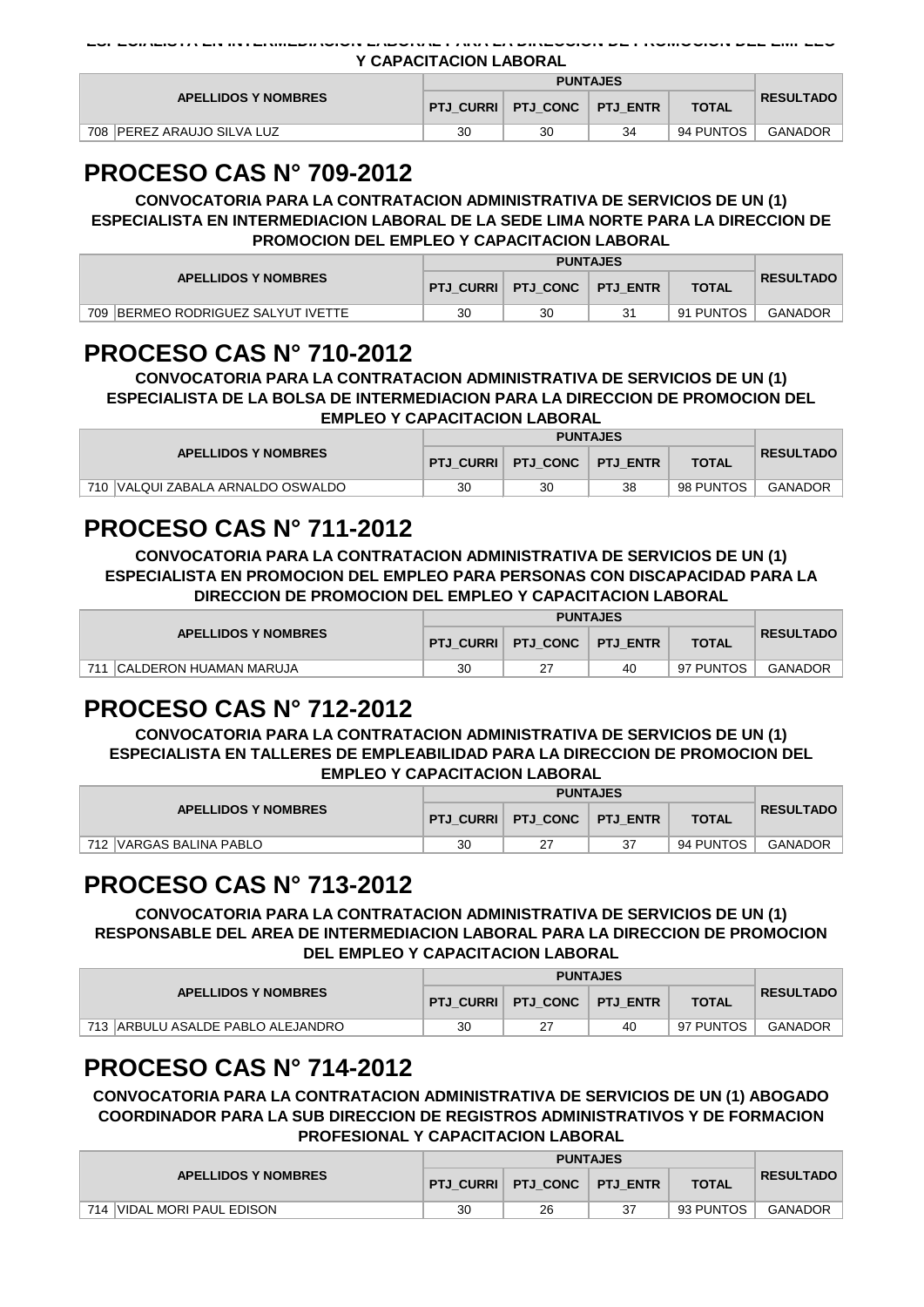## **PROCESO CAS N° 715-2012**

**CONVOCATORIA PARA LA CONTRATACION ADMINISTRATIVA DE SERVICIOS DE UN (1) ABOGADO COORDINADOR PARA LA SUB DIRECCION DE REGISTROS ADMINISTRATIVOS Y DE FORMACION PROFESIONAL Y CAPACITACION LABORAL**

| <b>APELLIDOS Y NOMBRES</b> |    | PTJ CURRI   PTJ CONC   PTJ ENTR |  | <b>TOTAL</b> | <b>RESULTADO</b> |
|----------------------------|----|---------------------------------|--|--------------|------------------|
| 715 CORNEJO CABRERA JANET  | 30 | 30                              |  | 97 PUNTOS    | <b>GANADOR</b>   |

## **PROCESO CAS N° 716-2012**

**CONVOCATORIA PARA LA CONTRATACION ADMINISTRATIVA DE SERVICIOS DE UN (1) ESPECIALISTA LEGAL PARA LA SUB DIRECCION DE REGISTROS ADMINISTRATIVOS Y DE FORMACION PROFESIONAL Y CAPACITACION LABORAL**

| <b>APELLIDOS Y NOMBRES</b>     |    | PTJ CURRI   PTJ CONC   PTJ ENTR |    | <b>TOTAL</b> | <b>RESULTADO</b> |
|--------------------------------|----|---------------------------------|----|--------------|------------------|
| 716 SILVA ROQUE CARLOS ENRIQUE | 30 | 21                              | 40 | 91 PUNTOS    | GANADOR          |

## **PROCESO CAS N° 717-2012**

**CONVOCATORIA PARA LA CONTRATACION ADMINISTRATIVA DE SERVICIOS DE UN (1) ESPECIALISTA LEGAL PARA LA SUB DIRECCION DE REGISTROS ADMINISTRATIVOS Y DE FORMACION PROFESIONAL Y CAPACITACION LABORAL**

| <b>APELLIDOS Y NOMBRES</b>    |    | PTJ CURRI   PTJ CONC   PTJ ENTR |    | <b>TOTAL</b> | <b>RESULTADO</b> |
|-------------------------------|----|---------------------------------|----|--------------|------------------|
| 717 IMEZA MONGE FREDY ALBERTO | 30 | 30                              | 33 | 93 PUNTOS    | GANADOR          |

## **PROCESO CAS N° 718-2012**

**CONVOCATORIA PARA LA CONTRATACION ADMINISTRATIVA DE SERVICIOS DE UN (1) ESPECIALISTA LEGAL PARA LA SUB DIRECCION DE REGISTROS ADMINISTRATIVOS Y DE FORMACION PROFESIONAL Y CAPACITACION LABORAL**

| <b>APELLIDOS Y NOMBRES</b>        |    | PTJ CURRI   PTJ CONC | <b>PTJ ENTR</b> | <b>TOTAL</b> | <b>RESULTADO</b> |
|-----------------------------------|----|----------------------|-----------------|--------------|------------------|
| 718 SANTOS CHIPANA MARTHA BEATRIZ | 30 |                      |                 | 94 PUNTOS    | GANADOR          |

## **PROCESO CAS N° 719-2012**

**CONVOCATORIA PARA LA CONTRATACION ADMINISTRATIVA DE SERVICIOS DE UN (1) ESPECIALISTA LEGAL PARA LA SUB DIRECCION DE REGISTROS ADMINISTRATIVOS Y DE FORMACION PROFESIONAL Y CAPACITACION LABORAL**

| <b>APELLIDOS Y NOMBRES</b>  |    | <b>PTJ_CURRI PTJ_CONC PTJ_ENTR</b> |    | <b>TOTAL</b> | <b>RESULTADO</b> |
|-----------------------------|----|------------------------------------|----|--------------|------------------|
| 719 ILOPEZ NORIEGA JONATHAN | 30 | 30                                 | 34 | 94 PUNTOS    | <b>GANADOR</b>   |

## **PROCESO CAS N° 720-2012**

**CONVOCATORIA PARA LA CONTRATACION ADMINISTRATIVA DE SERVICIOS DE UN (1) ESPECIALISTA EN ADMINISTRACION PARA LA SUB DIRECCION DE REGISTROS ADMINISTRATIVOS Y DE FORMACION PROFESIONAL Y CAPACITACION LABORAL**

| <b>APELLIDOS Y NOMBRES</b>     |    | PTJ CURRI   PTJ CONC   PTJ ENTR |    | <b>TOTAL</b> | <b>RESULTADO</b> |
|--------------------------------|----|---------------------------------|----|--------------|------------------|
| 720 ICUEVA SALAZAR ELAR FREDDY | 30 | 30                              | 32 | 92 PUNTOS    | <b>GANADOR</b>   |

## **PROCESO CAS N° 721-2012**

**CONVOCATORIA PARA LA CONTRATACION ADMINISTRATIVA DE SERVICIOS DE UN (1) ESPECIALISTA EN PSICOLOGIA PARA LA DIRECCION DE PROMOCION DEL EMPLEO Y CAPACITACION LABORAL PUNTAJES**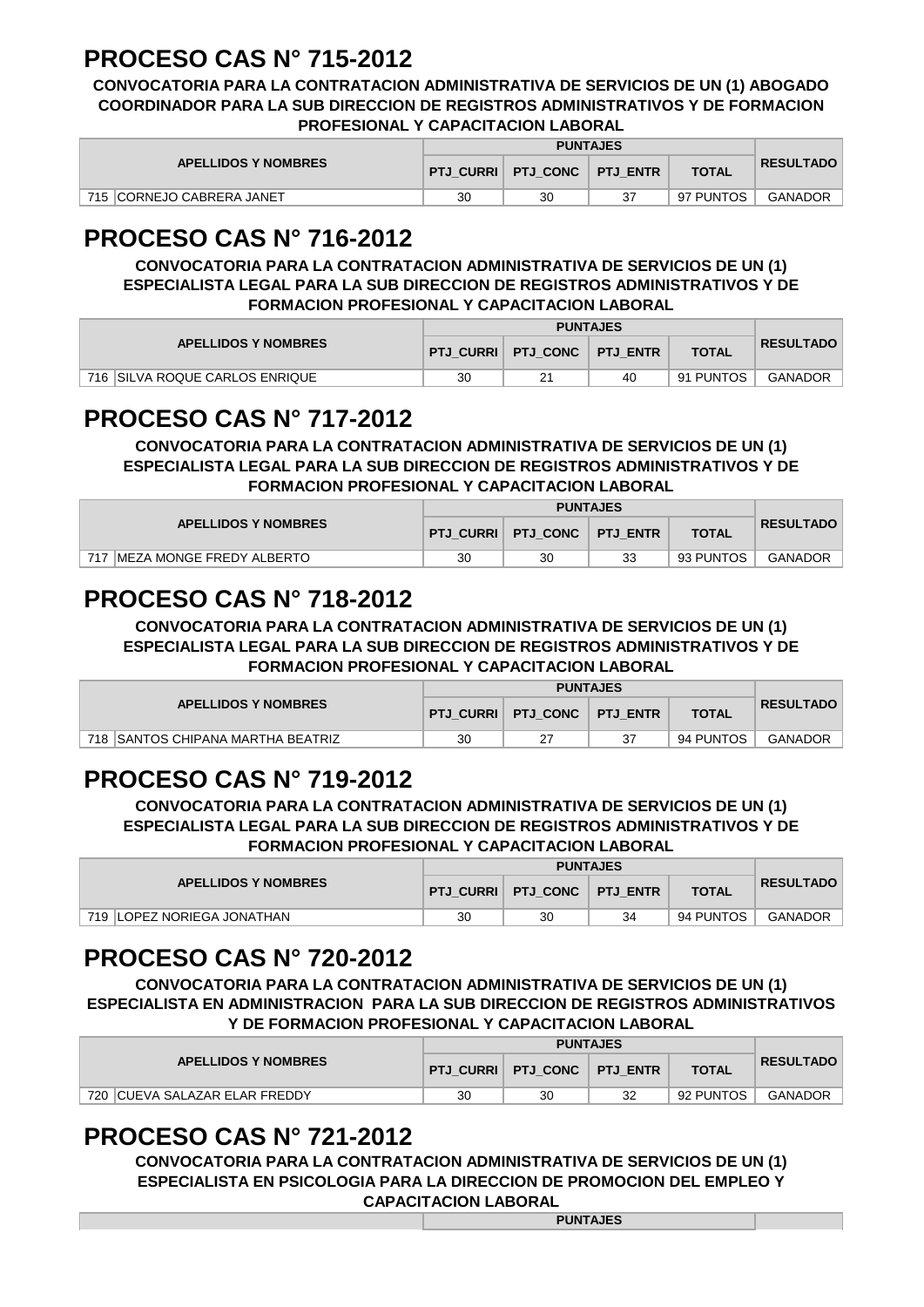| <b>APELLIDOS Y NOMBRES</b>       |    | PTJ CURRI   PTJ CONC   PTJ ENTR |    | <b>TOTAL</b> | <b>RESULTADO</b> |
|----------------------------------|----|---------------------------------|----|--------------|------------------|
| 721   CAPCHA ARELLANO ALCI MAYER | 30 | 30                              | 32 | 92 PUNTOS    | GANADOR          |

## **PROCESO CAS N° 722-2012**

**CONVOCATORIA PARA LA CONTRATACION ADMINISTRATIVA DE SERVICIOS DE UN (1) PSICOLOGO PARA LA DIRECCION DE PROMOCION DEL EMPLEO Y CAPACITACION LABORAL**

| <b>APELLIDOS Y NOMBRES</b>      | <b>PTJ CURRI</b> | PTJ CONC   PTJ ENTR |    | <b>TOTAL</b> | <b>RESULTADO</b> |
|---------------------------------|------------------|---------------------|----|--------------|------------------|
| 722 RAU PAHUACHO DANIA CONSUELO | 30               | 30                  | 30 | 90 PUNTOS    | <b>GANADOR</b>   |

## **PROCESO CAS N° 723-2012**

**CONVOCATORIA PARA LA CONTRATACION ADMINISTRATIVA DE SERVICIOS DE UN (1) ESPECIALISTAS EN SISTEMA INFORMATICOS PARA LA DIRECCION DE PROMOCION DEL EMPLEO Y CAPACITACION LABORAL**

| <b>APELLIDOS Y NOMBRES</b>        |    |                      |                 |              |                  |
|-----------------------------------|----|----------------------|-----------------|--------------|------------------|
|                                   |    | PTJ CURRI   PTJ CONC | <b>PTJ ENTR</b> | <b>TOTAL</b> | <b>RESULTADO</b> |
| 723 CORDOVA PAREDES MILAGROS IVON | 30 | 30                   | 32              | 92 PUNTOS    | GANADOR          |

## **PROCESO CAS N° 724-2012**

**CONVOCATORIA PARA LA CONTRATACION ADMINISTRATIVA DE SERVICIOS DE UN (1) ESPECIALISTA LEGAL PARA LA DIRECCION DE PROMOCION DEL EMPLEO Y CAPACITACION LABORAL**

| <b>APELLIDOS Y NOMBRES</b>           |    |                                 |    |              |                  |
|--------------------------------------|----|---------------------------------|----|--------------|------------------|
|                                      |    | PTJ CURRI   PTJ CONC   PTJ ENTR |    | <b>TOTAL</b> | <b>RESULTADO</b> |
| 724 IMELENDEZ TAYPE ELIZABETH TERESA | 30 |                                 | 35 | 92 PUNTOS    | <b>GANADOR</b>   |

## **PROCESO CAS N° 725-2012**

**CONVOCATORIA PARA LA CONTRATACION ADMINISTRATIVA DE SERVICIOS DE UN (1) PROFESIONAL EN GESTION DE MEJORA CONTINUA PARA LA OFICINA DE ORGANIZACION Y MODERNIZACION**

| <b>APELLIDOS Y NOMBRES</b>       |    |                                 |              |                  |
|----------------------------------|----|---------------------------------|--------------|------------------|
|                                  |    | PTJ CURRI   PTJ CONC   PTJ ENTR | <b>TOTAL</b> | <b>RESULTADO</b> |
| 725   BERNAL SOTO GUSTAVO ADOLFO | 30 | 30                              | 97 PUNTOS    | GANADOR          |

## **PROCESO CAS N° 726-2012**

**CONVOCATORIA PARA LA CONTRATACION ADMINISTRATIVA DE SERVICIOS DE UN (1) PROFESIONAL EN GESTION DE MEJORA CONTINUA PARA LA OFICINA DE ORGANIZACION Y MODERNIZACION**

| <b>APELLIDOS Y NOMBRES</b> |    |                                 |    |              |                  |
|----------------------------|----|---------------------------------|----|--------------|------------------|
|                            |    | PTJ CURRI   PTJ CONC   PTJ ENTR |    | <b>TOTAL</b> | <b>RESULTADO</b> |
| 726   ACOSTA PALACIOS EMIL | 30 |                                 | 39 | 96 PUNTOS    | <b>GANADOR</b>   |

## **PROCESO CAS N° 727-2012**

**CONVOCATORIA PARA LA CONTRATACION ADMINISTRATIVA DE SERVICIOS DE UN (1) ESPECIALISTA EN TEMAS DE PLANEAMIENTO PARA LA OFICINA DE PLANEAMIENTO E INVERSIONES**

| <b>APELLIDOS Y NOMBRES</b>                     |    |                      |                 |              |                  |
|------------------------------------------------|----|----------------------|-----------------|--------------|------------------|
|                                                |    | PTJ CURRI   PTJ CONC | <b>PTJ ENTR</b> | <b>TOTAL</b> | <b>RESULTADO</b> |
| 727<br><b>IRODRIGUEZ TEVES ROCIO ANA MARIA</b> | 30 | 27                   | 40              | 97 PUNTOS    | <b>GANADOR</b>   |
| LANEGRA GARCIA JOSE WILFREDO<br>727            | 30 | 21                   | $- - -$         | $  -$        | NO APLICA        |

# **PROCESO CAS N° 728-2012**

**CONVOCATORIA PARA LA CONTRATACION ADMINISTRATIVA DE SERVICIOS DE UN (1) ESPECIALISTA LEGAL PARA LA OFICINA DE DESCENTRALIZACION**